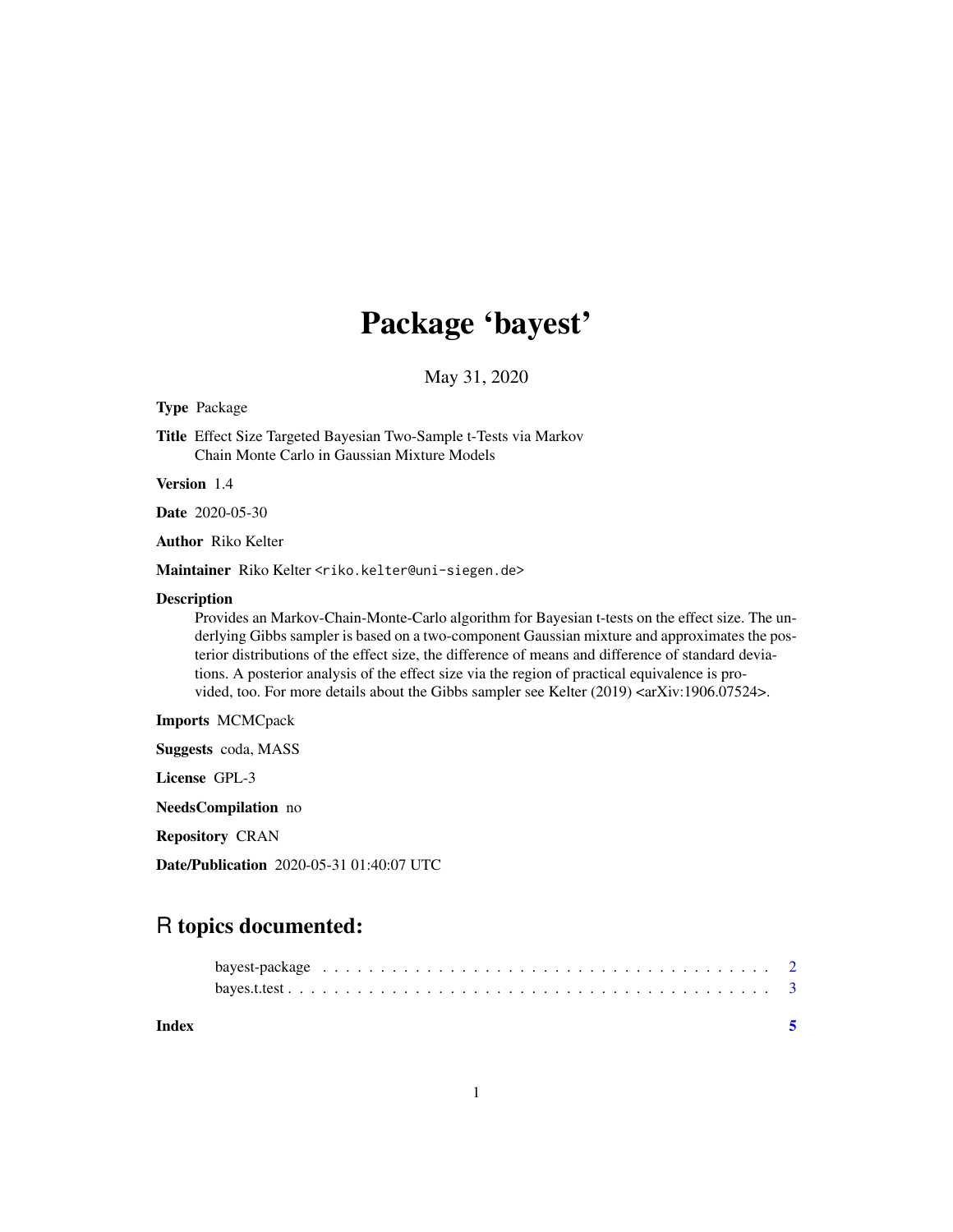<span id="page-1-0"></span>bayest-package *Effect Size Targeted Bayesian Two-Sample t-Tests via Markov Chain Monte Carlo in Gaussian Mixture Models*

#### Description

Provides an Markov-Chain-Monte-Carlo algorithm for Bayesian t-tests on the effect size. The underlying Gibbs sampler is based on a two-component Gaussian mixture and approximates the posterior distributions of the effect size, the difference of means and difference of standard deviations. A posterior analysis of the effect size via the region of practical equivalence is provided, too. For more details about the Gibbs sampler see Kelter (2019) <arXiv:1906.07524>.

#### Details

Package for conducting Bayesian two-sample t-tests based on a two-component Gaussian mixture model via Gibbs sampling.

| Package:       | bayest                                                                                                                   |
|----------------|--------------------------------------------------------------------------------------------------------------------------|
| Type:          | Package                                                                                                                  |
| Title:         | Effect Size Targeted Bayesian Two-Sample t-Tests via Markov Chain Monte Carlo in Gaussian Mixture Model                  |
| Version:       | 1.4                                                                                                                      |
| Date:          | 2020-05-30                                                                                                               |
| Author:        | Riko Kelter                                                                                                              |
|                | Maintainer: Riko Kelter <riko.kelter@uni-siegen.de></riko.kelter@uni-siegen.de>                                          |
|                | Description: Provides an Markov-Chain-Monte-Carlo algorithm for Bayesian t-tests on the effect size. The underlying Gibb |
|                | Imports: MCMCpack                                                                                                        |
|                | Suggests: coda, MASS                                                                                                     |
| License: GPL-3 |                                                                                                                          |

Index of help topics:

| bayes.t.test   | bayesttest                               |
|----------------|------------------------------------------|
| bayest-package | Effect Size Targeted Bayesian Two-Sample |
|                | t-Tests via Markov Chain Monte Carlo in  |
|                | Gaussian Mixture Models                  |

#### Author(s)

Riko Kelter

Maintainer: Riko Kelter <riko.kelter@uni-siegen.de>

#### References

For a detailed explanation of the underlying Gibbs sampler see: https://arxiv.org/abs/1906.07524v1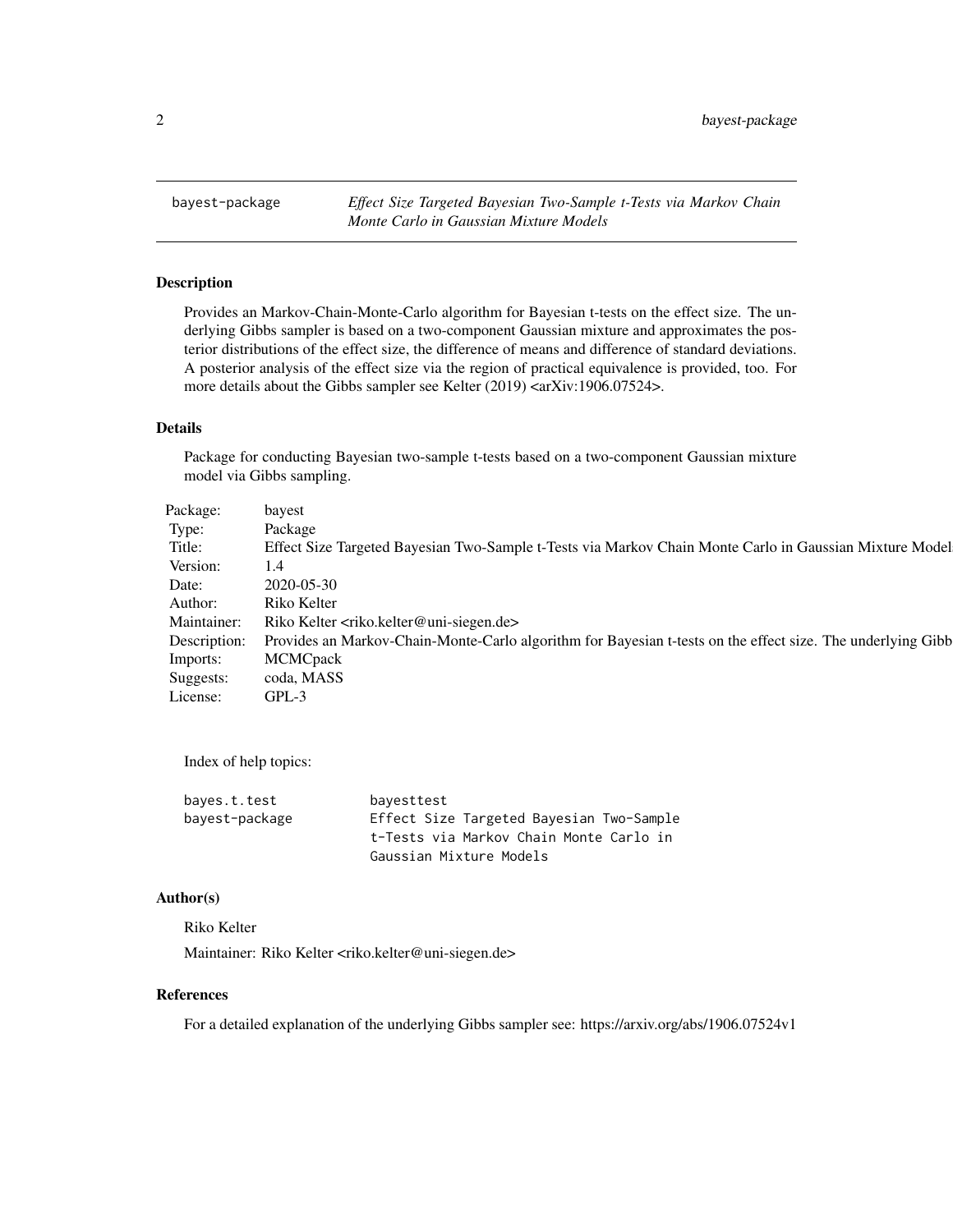<span id="page-2-0"></span>bayes.t.test *bayesttest*

#### Description

The function provides a Bayesian t-test by running a Markov-Chain-Monte Carlo algorithm to produce posterior draws of the means and standard deviations (or variances) of both groups. The posterior distributions of the difference of means, difference of variances or standard deviations and the effect size are also obtained via the underlying Gibbs sampler for the two-component Gaussian mixture model.

#### Usage

bayes.t.test(n, plot, firstComp, secondComp, hyperpars, ci, burnin, sd, q)

#### Arguments

| n          | Number of iterations of the single-block Gibbs sampler used for inference in the<br>two-component Gaussian mixture                                                                                                                         |
|------------|--------------------------------------------------------------------------------------------------------------------------------------------------------------------------------------------------------------------------------------------|
| plot       | A string specifying which plots to include for detailed analysis. "none" is used<br>if only the data frame should be returned. "all" is used for detailed plots for an<br>analysis based on the region of practical equivalence (ROPE).    |
| firstComp  | A numeric vector representing the values of the first group                                                                                                                                                                                |
| secondComp | A numeric vector representing the values of the second group                                                                                                                                                                               |
| hyperpars  | A string specifying the set of hyperparameters used for the prior distributions.<br>"raftery" uses the standard hyperparameters of Raftery (1996), and "custom"<br>uses modified parameters which are designed to stay weakly informative. |
| сi         | A real number between zero and one representing the credible level used for<br>posterior credible intervals                                                                                                                                |
| burnin     | An integer which represents the burn-in used for the single-block Gibbs sampler                                                                                                                                                            |
| sd         | A string selecting if posterior inference is desired for the variances or standard<br>deviations. "var" approximates the posterior distribution of the variances, "sd"<br>of the standard deviations.                                      |
| q          | A real number for influencing the hyperparameters selected. $q=0.1$ as weakly<br>informative standard is recommended.                                                                                                                      |

#### Value

If the option "none" is used for argument plot, a dataframe including the posterior mode, posterior expectation as well as the posterior credible intervals corresponding to the selected credible level will be returned for the difference of means, difference of standard deviations respectively variances and the effect size. If the option "all" is used for argument plot, plots of the posterior distributions of the difference of means, difference of standard deviations respectively variances and the effect size will be returned, including a posterior analysis of the effect size via the region of practical equivalence (ROPE).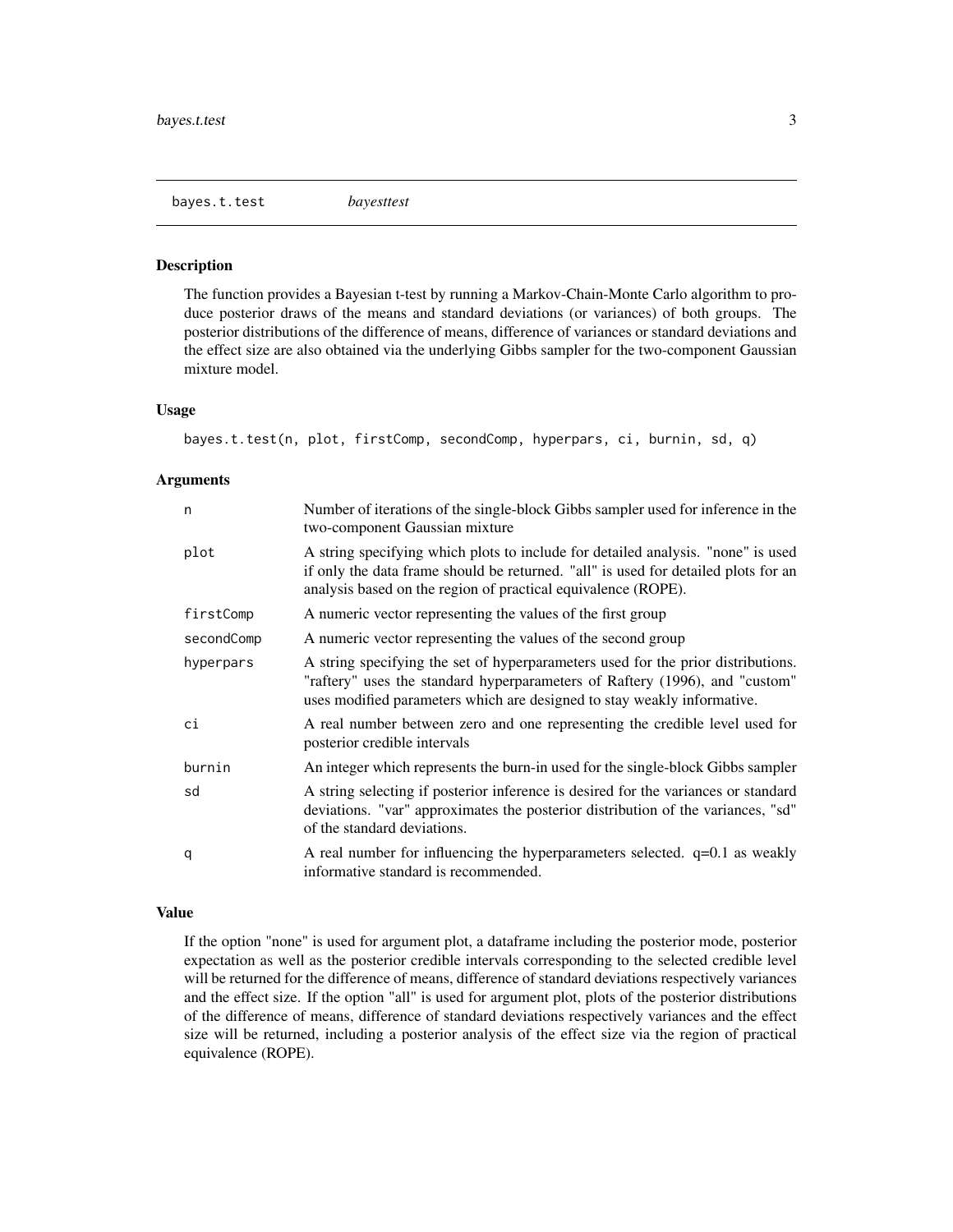4 bayes.t.test

#### Author(s)

Riko Kelter

#### References

For details, see: https://arxiv.org/abs/1906.07524v1

#### Examples

```
x=rnorm(100,mean=0,sd=1)
y=rnorm(100,mean=1,sd=1)
bayes.t.test(n=2500,plot="all",firstComp=x,secondComp=y,
hyperpars="custom",ci=0.95,burnin=1250,sd="sd",q=0.1)
```